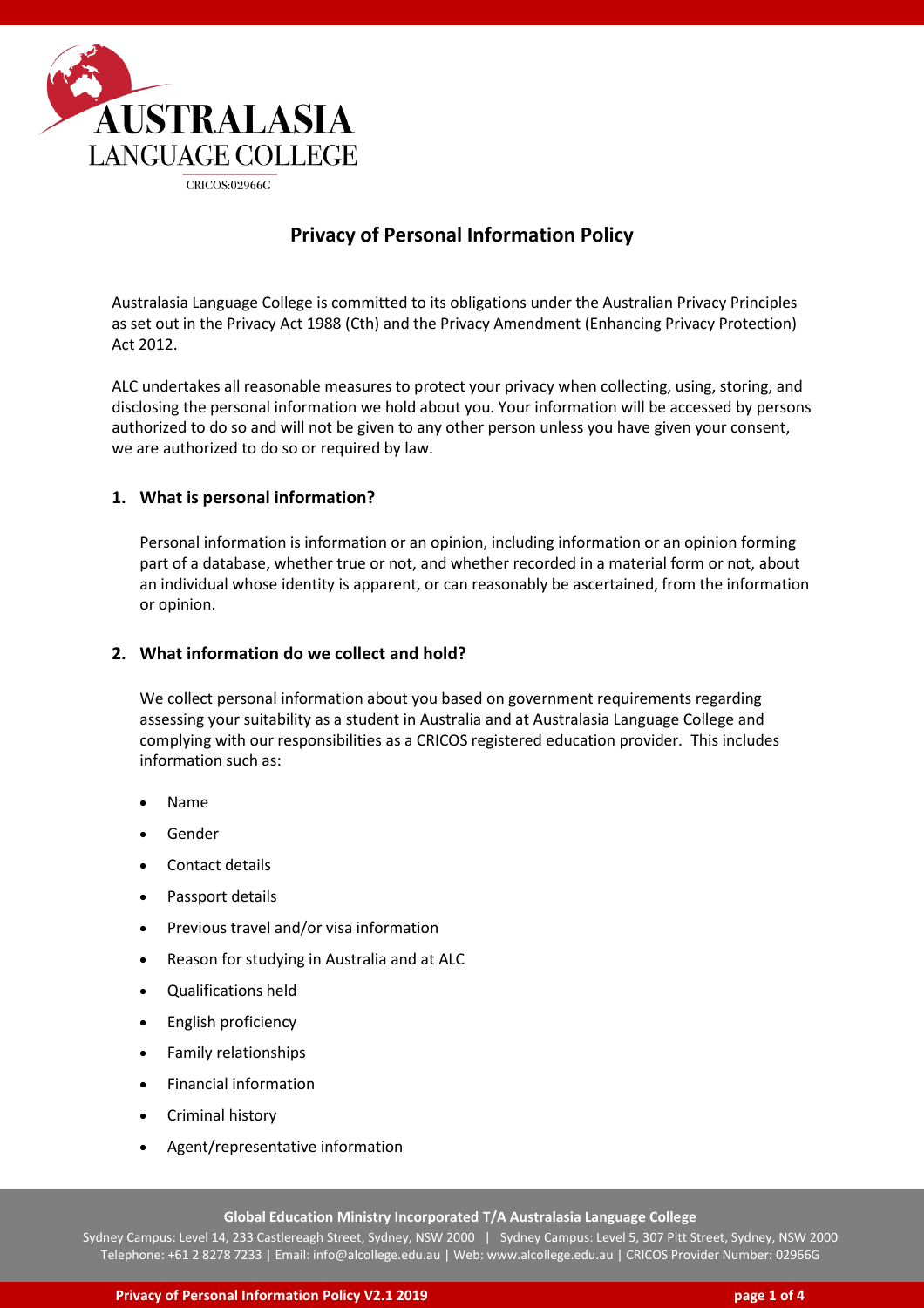

CRICOS:02966G

- Medical information (in certain circumstances)
- Course progress and enrolment load
- Attendance
- Complaints and appeals
- Digital images

### **3. How do we collect personal information?**

We collect personal information about you directly from you or from your representative. We can use different means to collect information including:

- Via email
- Over the phone
- In person
- On forms completed by you
- Documents provided by you or other educational institutions
- When attending ALC activities

# **4. How do we hold personal information?**

Your personal information is kept in hard copy or digitally on ALC's Student Management System (RTOM), RTOM has been created for ALC's administration management purposes. The information is password protected and only authorised persons have access to personal information.

# **5. Why we collect and hold information about you?**

The primary purpose of collecting information is to satisfy government requirements for the purpose of your application, enrolment and period of study throughout your relationship with ALC.

Other purposes include:

- Communicating with you regarding matters relating to your study
- Providing access to information technology and services on campus
- Informing you of activities, events and promotions at ALC

#### **Global Education Ministry Incorporated T/A Australasia Language College**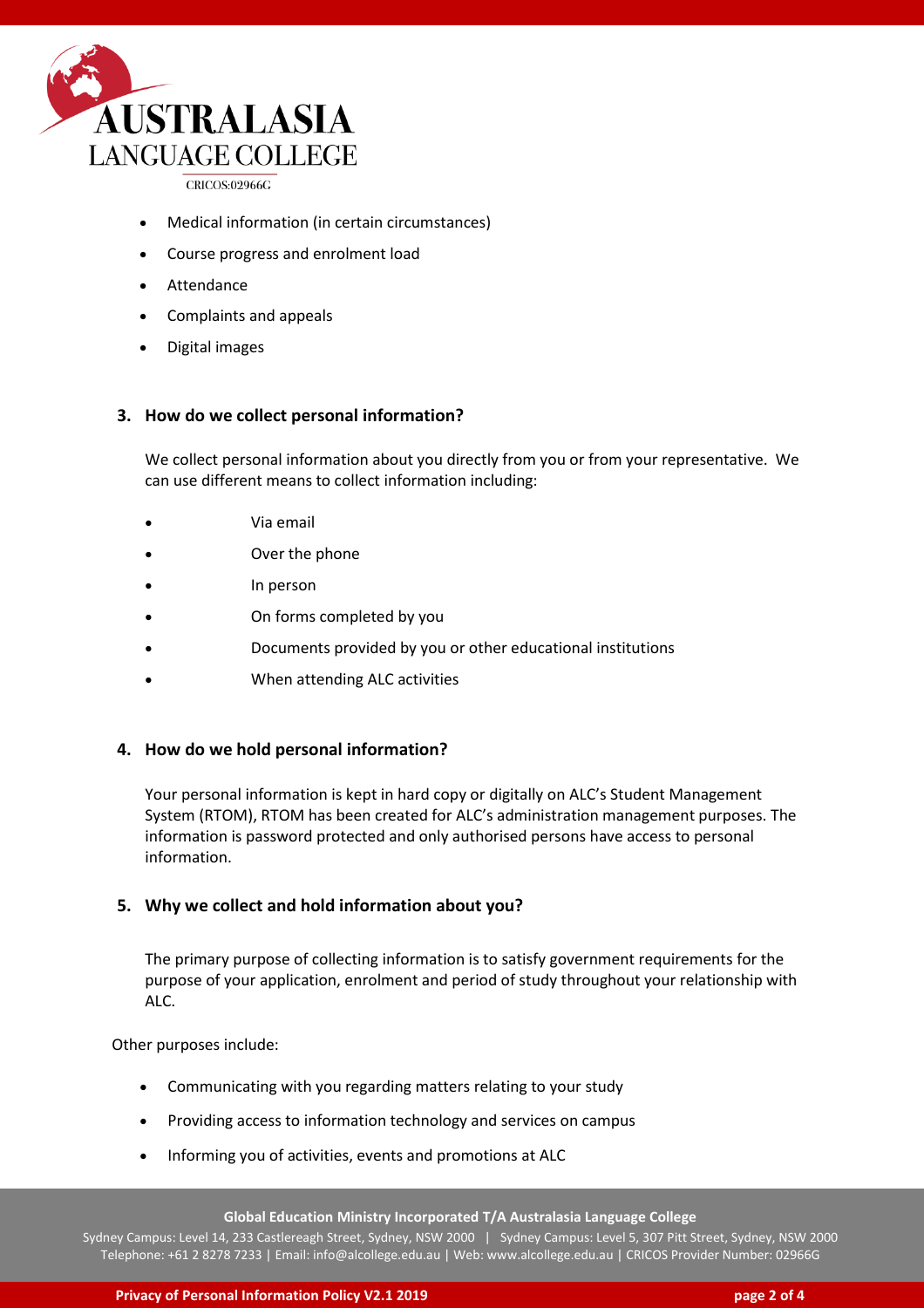

• Helping us improve and personalise the services we provide to our customers

#### **6. Security**

ALC has security measures in place to keep personal information safe, and protect against loss, misuse and alteration, however, no system or information transfer over the Internet can be guaranteed to be 100% secure. As a result, while we make every effort to protect your personal information, we cannot guarantee the security of any information that you send to us, and you do so at your own risk. ALC excludes any liability, to the extent permitted by law, for any unlawful security breach.

### **7. How can you access and update information we hold about you?**

You have access to most of your personal information through the RTOM with assistance of the ALC Student Services Manager and can update some of your personal details, including phone number, email address and residential address. For account access please contact ALC'sreception.

In most circumstances, you may request access and changes to your personal information by Phone: +61 2 8278 7233 or by email at [info@alcollege.edu.au.](mailto:info@scotsenglish.edu.au)

Your request will be assessed within 3 business days of receiving the request.

If for any reason your request is denied, you will be informed of the reason/s in writing. If you are unhappy with the outcome of a request to access your personal information, you may use the College's Complaints and Appeals Procedure to address your concerns.

#### **8. What information may be shared?**

- Personal and contact details
- Course enrolment details and changes
- Circumstances of any suspected breach by you of your student visa conditions.

As a condition of your student visa, you must notify ALC of a change of address within 7 days of the change, while you are enrolled in your course.

#### **9. Who may information be shared with?**

ALC is required by law to collect and share information with the Australian Government and designated authorities such as the Tuition Protection Service.

In addition, information may be shared with:

Service providers who assist ALC with the operation of its business

**Global Education Ministry Incorporated T/A Australasia Language College**